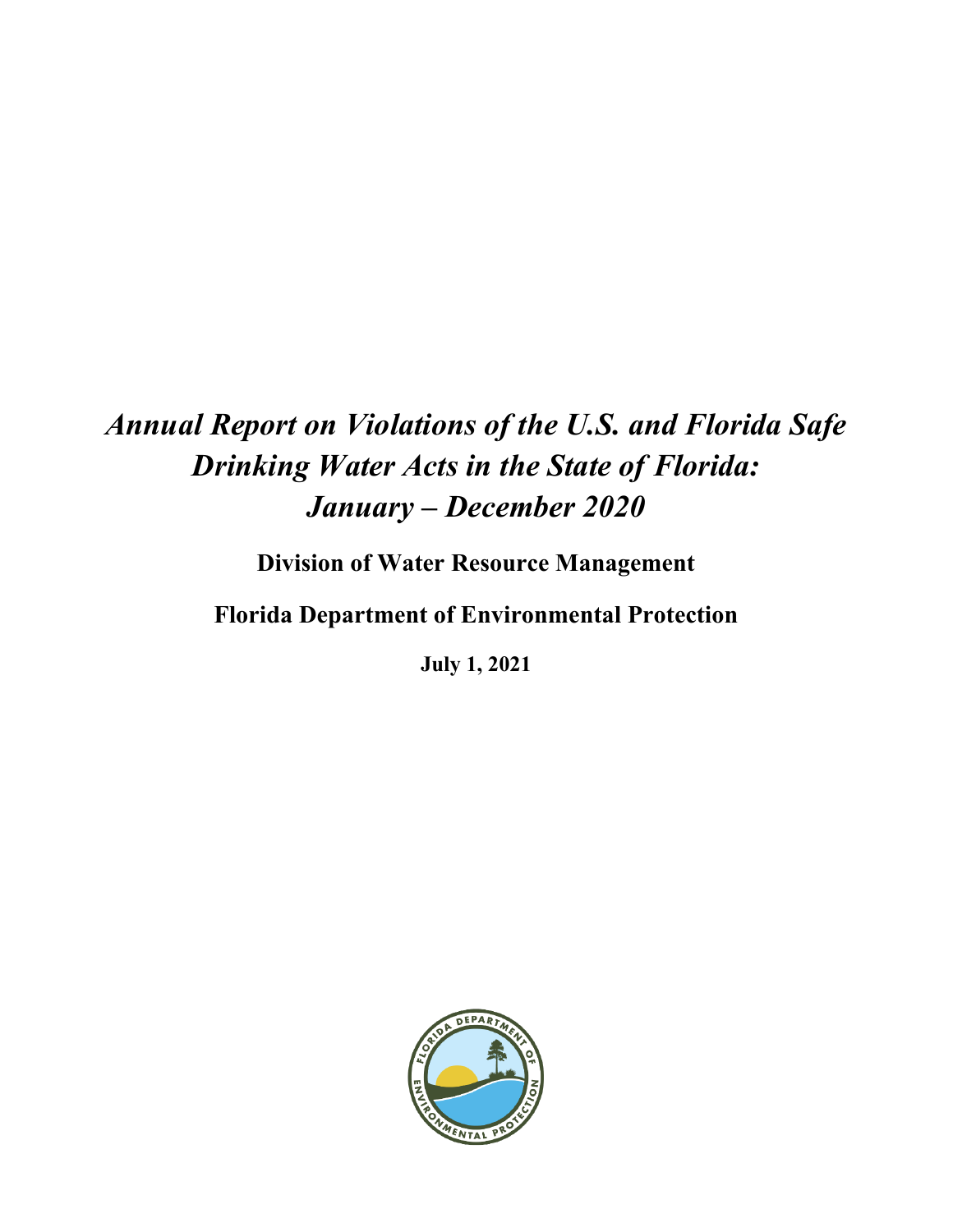*In accordance with the Safe Drinking Water Act Amendments of 1996, this summary has been compiled to reflect violations of national primary drinking water regulations by public water systems in the State of Florida.* 

*As required by the Safe Drinking Water Act, the State of Florida has made the 2020 Drinking Water Annual Compliance Report available to the public. Interested individuals can obtain a copy of the 2020 Report for Florida by accessing the Department of Environmental Protection's Drinking Water website at: <https://floridadep.gov/program-content/Water/Source-Drinking-Water> or contact the program via postal mail at:*

*Florida Department of Environmental Protection Drinking Water and Aquifer Protection Program 2600 Blair Stone Road, MS 3520 Tallahassee, Florida 32399-2400*

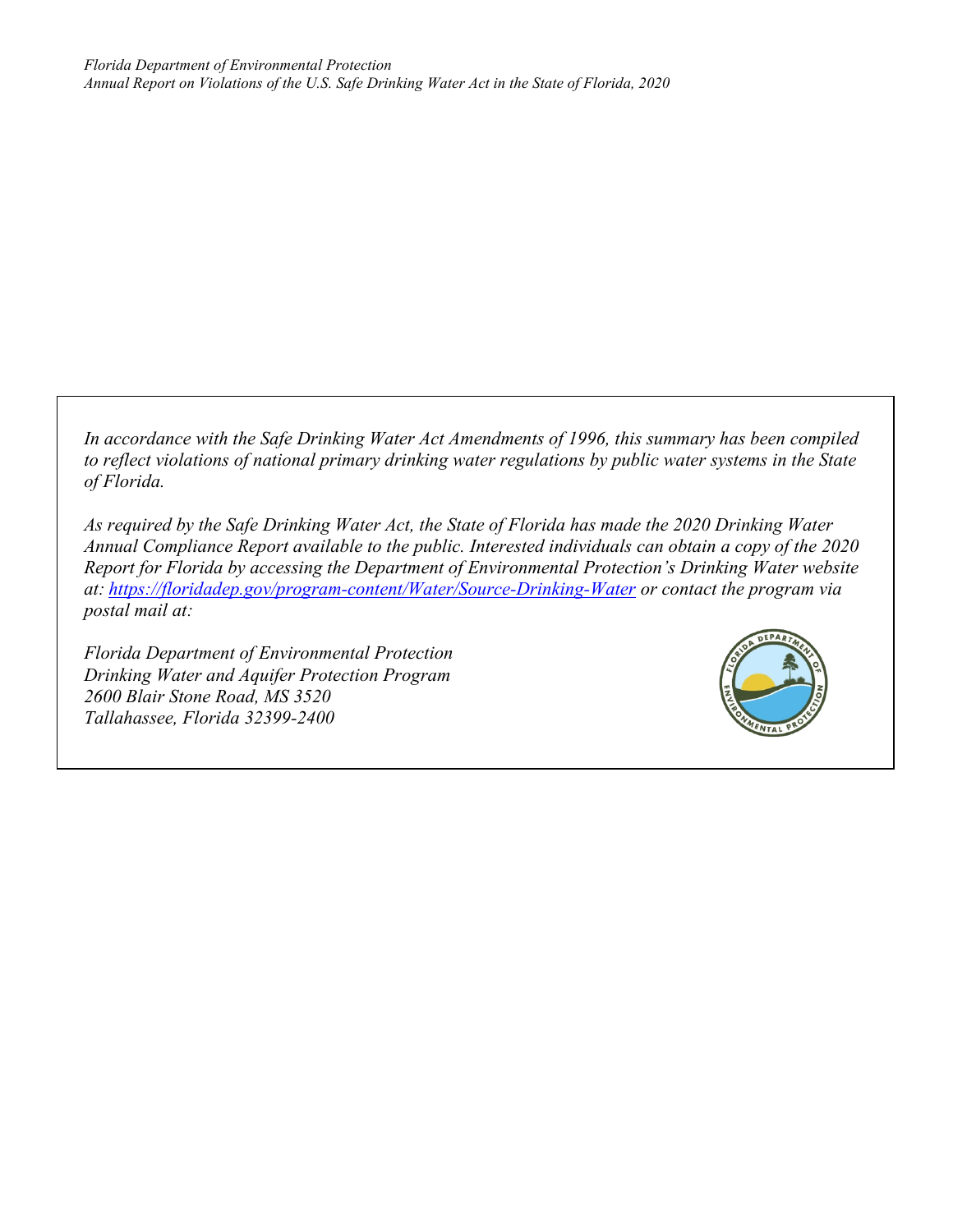# **Table of Contents**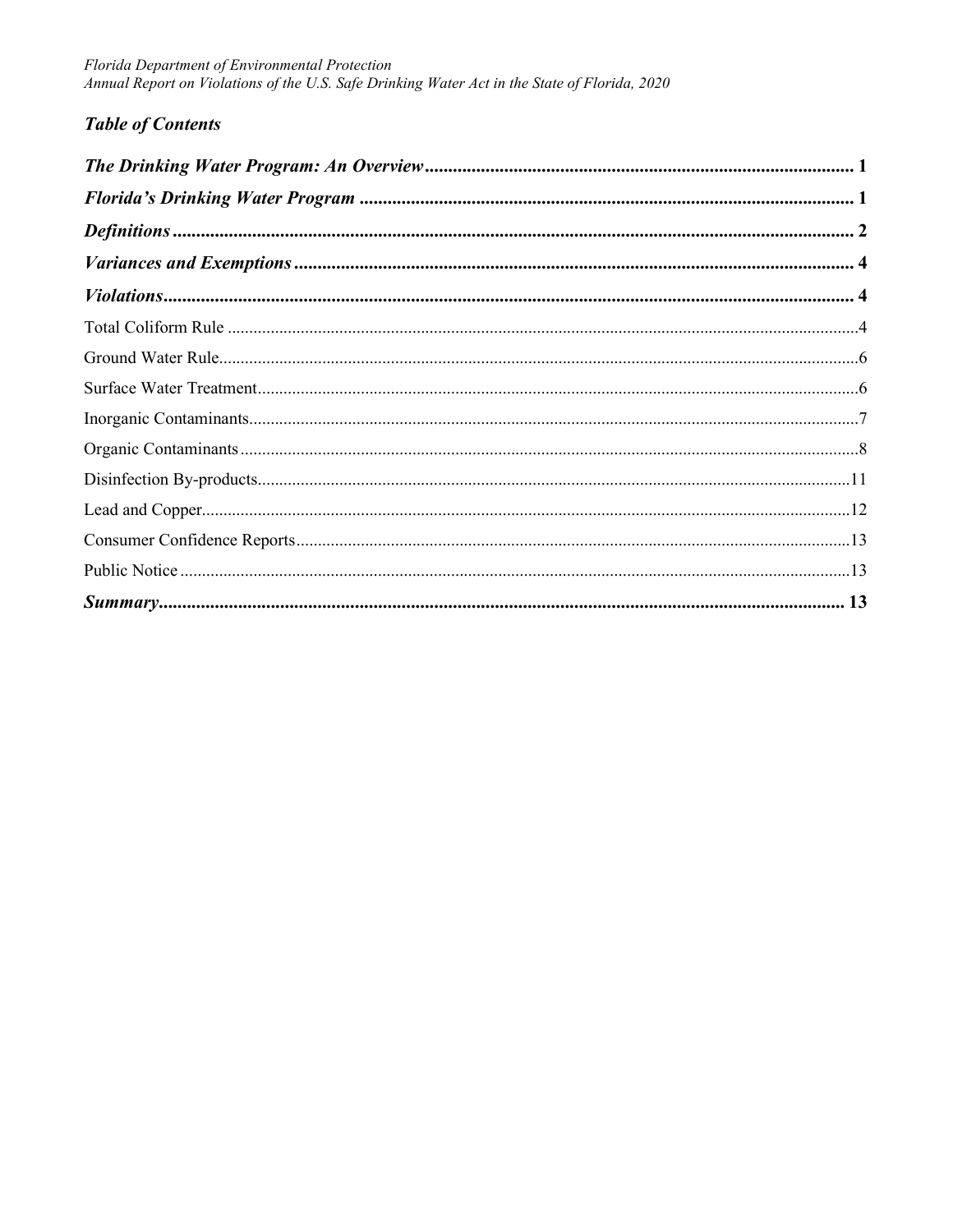# <span id="page-3-0"></span>*The Drinking Water Program: An Overview*

The U.S. Environmental Protection Agency (EPA) established the Public Water System Supervision (PWSS) Program under the authority of the 1974 Safe Drinking Water Act (SDWA) (42 U.S.C. §300j-2) to ensure that the public receives safe drinking water. EPA has granted Florida the authority to administer its own PWSS Program under Section 1413 of the SDWA, 42 U.S.C. §300j-2. The Florida Department of Environmental Protection (DEP) administers this program and has adopted both EPA regulations and additional more protective state requirements to implement the program.<sup>[1](#page-3-2)</sup>

# <span id="page-3-1"></span>*Florida's Drinking Water Program*

The Florida Drinking Water Program is a subsection of DEP, and involves six district offices located throughout the state, seven delegated Florida Department of Health (DOH) county programs, DOH's Laboratory Program, and both DEP and DOH headquarters' offices located in Tallahassee. The highest priority for DEP and its delegated programs is to make sure Florida's drinking water systems are safe and being properly monitored.

At the end of 2020, Florida had 5,068 active public water systems (1,607 community systems; 771 nontransient, non-community systems; and 2,690 transient non-community systems).

This report provides the numbers of violations during 2020 in the following categories:

- Maximum Contaminant Level (MCL) violations
- Maximum Residual Disinfectant Level (MRDL) violations
- Treatment Techniques (TT) violations
- Variances and exemptions
- Significant monitoring requirement violations
- Significant consumer confidence report (CCR) notification requirement violations
- Significant reporting requirement (R) violations
- Recordkeeping violations
- Significant public notification requirement violations

<span id="page-3-2"></span><sup>1</sup> ss. 403.850-403.864, et. seq. F.S., and Chapters 62-550, 62-555, and 62-560, F.A.C.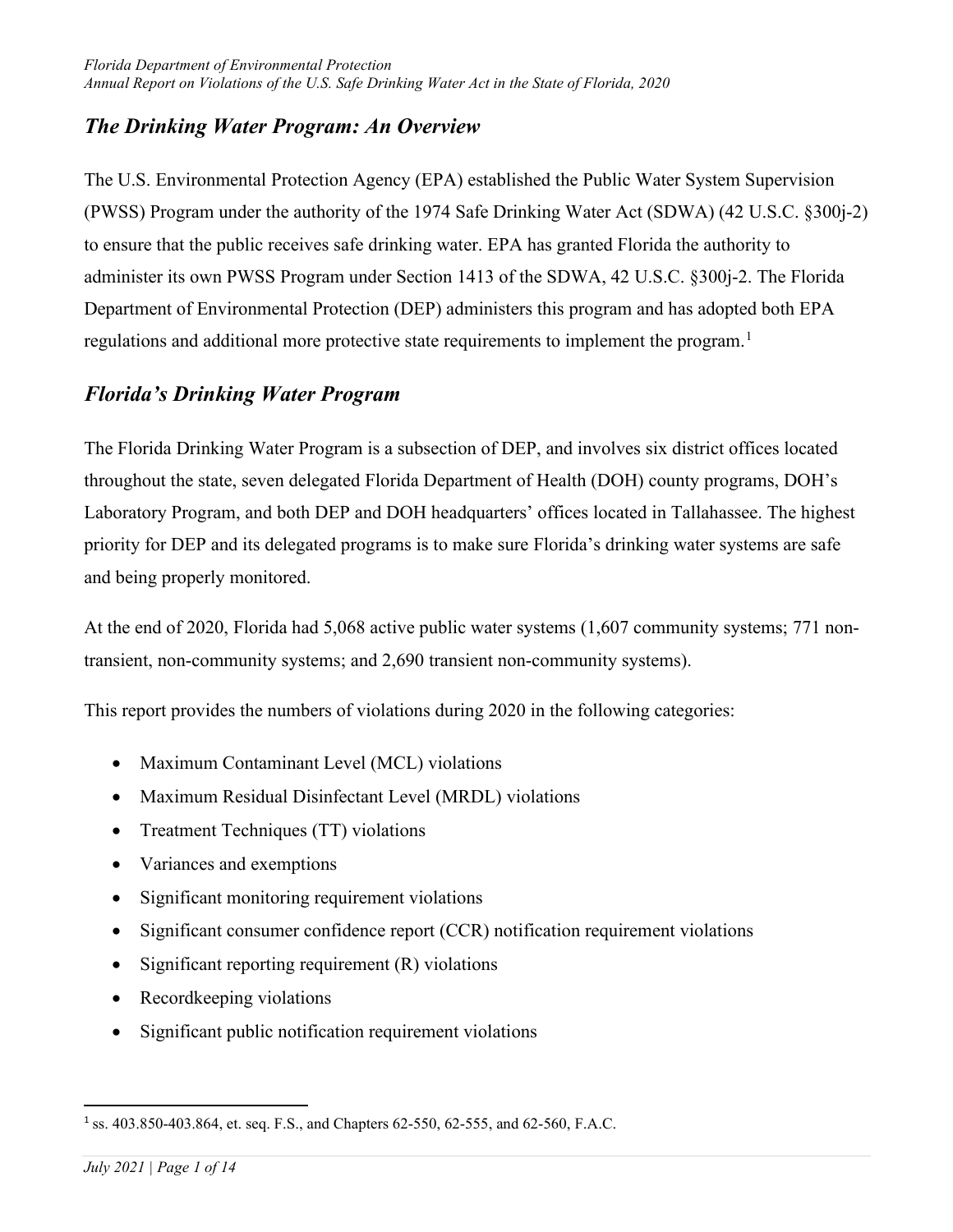#### *Florida Department of Environmental Protection Annual Report on Violations of the U.S. Safe Drinking Water Act in the State of Florida, 2020*

The information provided in this report is based on Florida's drinking water database, as well as the data stored in EPA's Safe Drinking Water Information System (SDWIS/FED), more information on which can be found at: [https://www.epa.gov/ground-water-and-drinking-water/safe-drinking-water](https://www.epa.gov/ground-water-and-drinking-water/safe-drinking-water-information-system-sdwis-federal-reporting)[information-system-sdwis-federal-reporting.](https://www.epa.gov/ground-water-and-drinking-water/safe-drinking-water-information-system-sdwis-federal-reporting)

Pursuant to section 62-550.500, F.A.C., this report presents data on violations that occurred in 2020, which is the first year in the 2020-2022 compliance period. Information on corrective actions taken in connection with the violations that are the subject of this report may be found on EPA's Enforcement and Compliance History Online (ECHO) website at: [https://echo.epa.gov/.](https://echo.epa.gov/)

# <span id="page-4-0"></span>*Definitions*

The following terms used in this report are defined in 40 C.F.R. 141.2, and section 62-550.200, F.A.C. (definitions are available at the following websites):

[https://www.gpo.gov/fdsys/pkg/CFR-2015-title40-vol23/pdf/CFR-2015-title40-vol23-part141](https://www.gpo.gov/fdsys/pkg/CFR-2015-title40-vol23/pdf/CFR-2015-title40-vol23-part141-subpartA.pdf) [subpartA.pdf](https://www.gpo.gov/fdsys/pkg/CFR-2015-title40-vol23/pdf/CFR-2015-title40-vol23-part141-subpartA.pdf)

## <https://www.flrules.org/gateway/ChapterHome.asp?Chapter=62-550>

- **Action Level** is the concentration of lead or copper in water specified in § 141.80(c) which determines, in some cases, the treatment requirements contained in subpart I of this part that a water system is required to complete.
- **Community Water System (CWS)** means a public water system that serves at least 15 service connections used by year-round residents, or regularly serves at least 25 year-round residents.
- **Disinfectant** means any oxidant, including but not limited to chlorine, chlorine dioxide, chloramines, and ozone added to water in any part of the treatment or distribution process, that is intended to kill or inactivate pathogenic microorganisms.
- **Public Water System (PWS)** means a system for the provision to the public of water for human consumption through pipes or other constructed conveyances, if such system has at least 15 service connections or regularly serves an average of at least 25 individuals daily at least 60 days out of the year. The term includes: any collection, treatment, storage, and distribution facilities under control of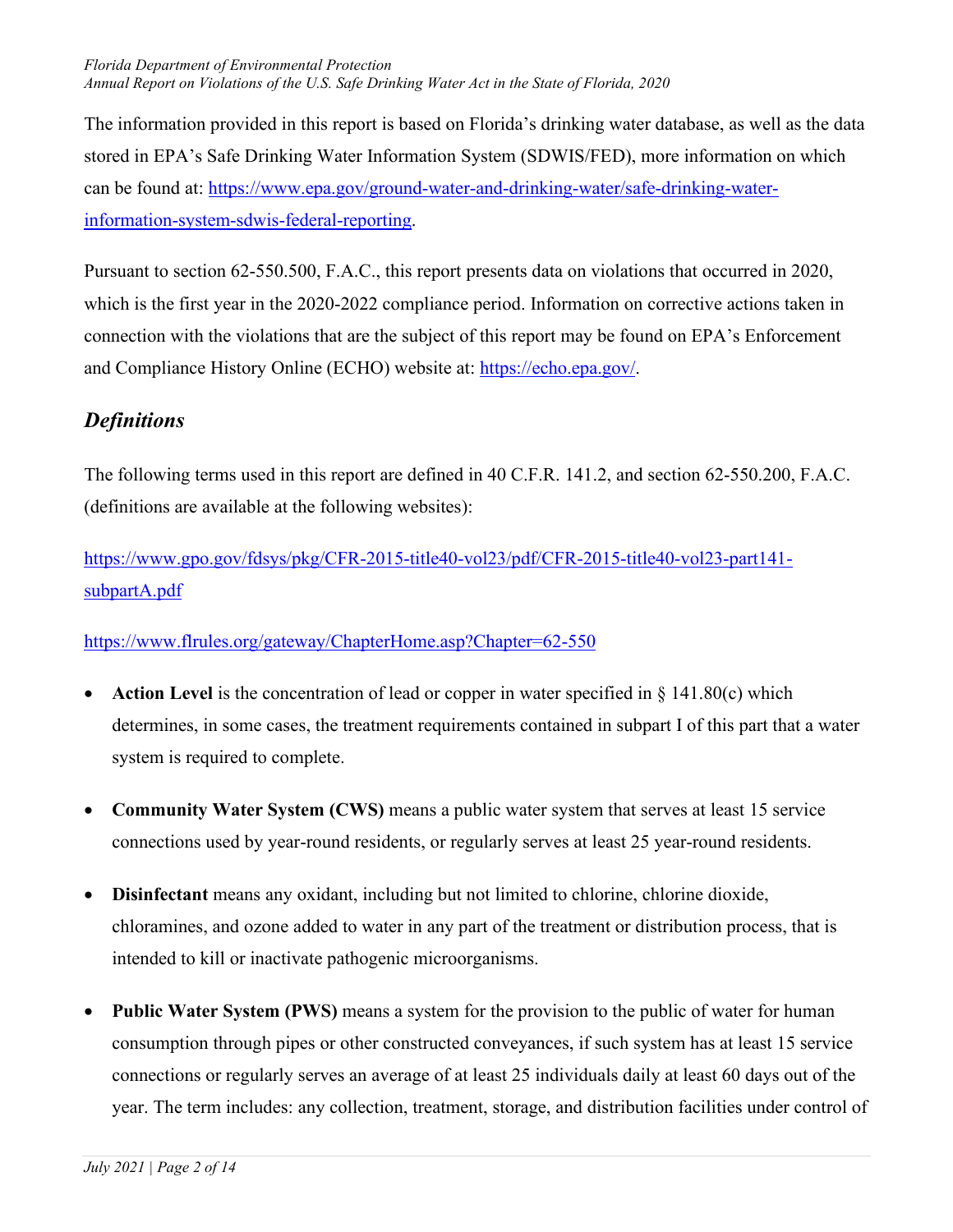the operator of such system and used primarily in connection with such system; and any collection or pretreatment storage facilities not under such control which are used primarily in connection with such system. The term does not include any "special irrigation district." A public water system is either a "community water system" or a "non-community water system."

- **Maximum Contaminant Level (MCL)** means the maximum permissible level of a contaminant in water which is delivered to any user of a public water system.
- **Maximum Residual Disinfectant Level (MRDL)** means a level of a disinfectant added for water treatment that may not be exceeded at the consumer's tap without an unacceptable possibility of adverse health effects. For chlorine and chloramines, a public water system (PWS) is in compliance with the MRDL when the running annual average of monthly averages of samples taken in the distribution system, computed quarterly, is less than or equal to the MRDL. For chlorine dioxide, a PWS is in compliance with the MRDL when daily samples are taken at the entrance to the distribution system and no two consecutive daily samples exceed the MRDL. MRDLs are enforceable in the same manner as maximum contaminant levels under the Florida Safe Drinking Water Act. However, there is convincing evidence that addition of a disinfectant is necessary for control of waterborne microbial contaminants. Therefore, notwithstanding the MRDLs listed in section 62-550.310(2), F.A.C., operators may increase residual disinfectant levels of chlorine or chloramines (but not chlorine dioxide) in the distribution system to a level, and for a time, necessary to protect public health to address specific microbiological contamination problems caused by circumstances such as distribution line breaks, storm runoff events, source water contamination, or cross connections.
- **Non-community water system** means a public water system that is not a community water system. A non-community water system is either a "transient non-community water system" (TWS) or a "non-transient, non-community water system" (NTNCWS).
- **Non-transient, non-community water system** means a public water system that is not a community water system and that regularly serves at least 25 of the same persons over six months per year (NTNCWS).
- **Transient, non-community water system** means a non-community water system that does not regularly serve at least 25 of the same persons over six months per year (TWS).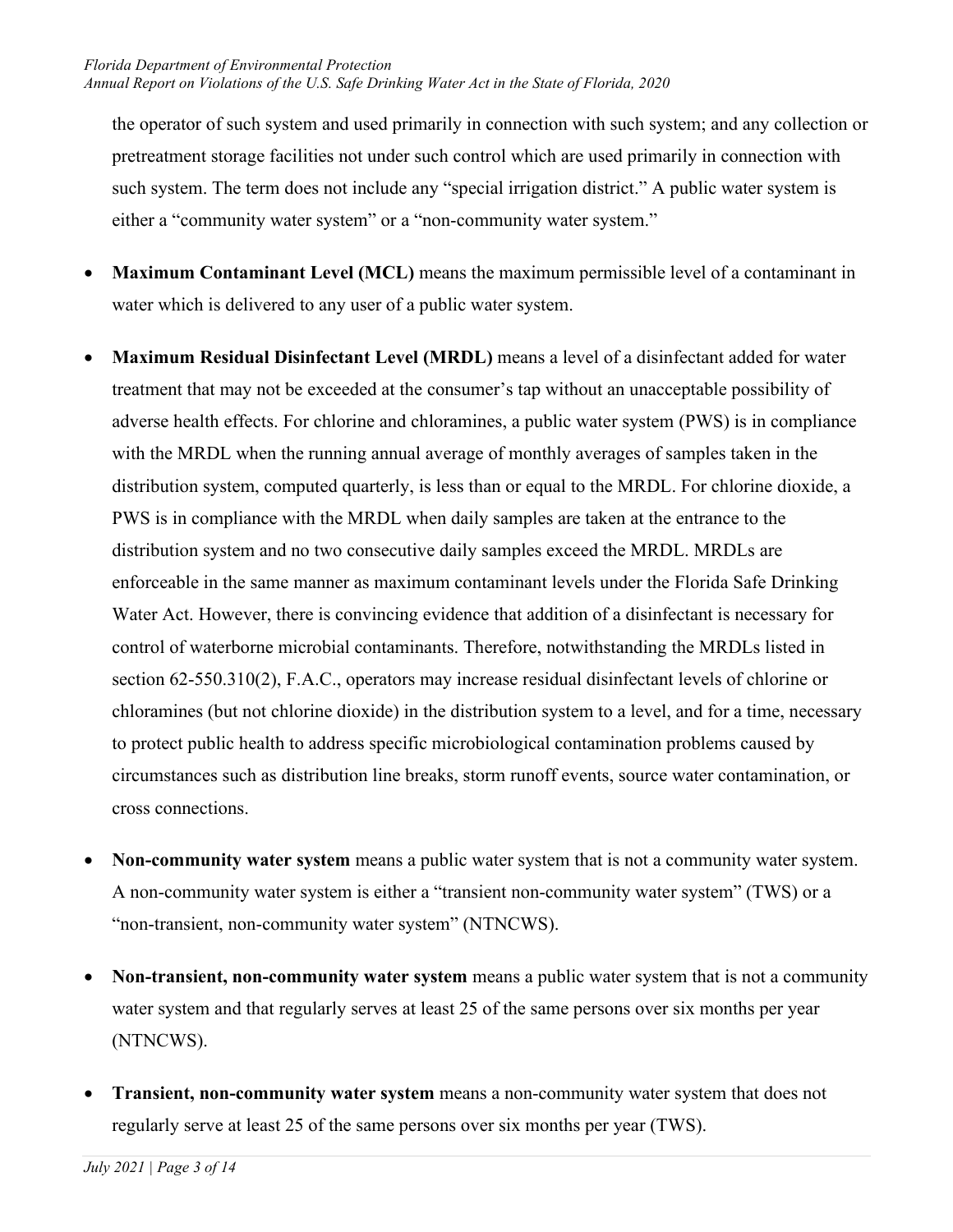In addition, the following terms used in this report shall have the following definitions:

- **Consumer Confidence Report** means an annual report that community water systems must deliver to customers to detail the quality of their drinking water and report any concerns the system noted in the compliance cycle (40 C.F.R. §141.151, and Section 62-550.824, F.A.C.)
- **Monitoring/reporting violation** means the failure of a water system to monitor or report as required under 40 C.F.R. 141, and sections 62-550.500-828, F.A.C. Depending upon the contaminant and previously reported results, a compliance period is typically monthly, quarterly, annually, or triennially.
- **Treatment technique** means a method to control unacceptable levels of certain contaminants. For example, treatment techniques have been established for viruses, some bacteria, and turbidity, (40 C.F.R. 141. 2, and section 62-550.200(110), F.A.C.).
- **Major monitoring violation** means a failure to collect all monitoring samples or a failure to report any monitoring result during a compliance period within the calendar year (40 C.F.R. 141, sections 62-550.500-828, F.A.C.).

# <span id="page-6-0"></span>*Variances and Exemptions*

A primacy state can grant a PWS a variance from a primary drinking water regulation if the characteristics of the raw water sources reasonably available to the PWS do not allow the system to meet the MCL (40 C.F.R. §§141.4 and 142.20). Florida did not issue any variances or exemptions that would be subject to compliance monitoring in 2020.

# <span id="page-6-1"></span>*Violations*

## <span id="page-6-2"></span>**Total Coliform Rule**

Total coliforms are a group of related bacteria that are (with few exceptions) not harmful to humans. EPA considers total coliforms a useful indicator of other pathogens for drinking water. Total coliforms are used to determine the adequacy of water treatment and the integrity of the distribution system. Of the 5,068 active public water systems in Florida, approximately one-third (community water systems) are required to monitor monthly and the other two-thirds (transient, non-community systems) are required to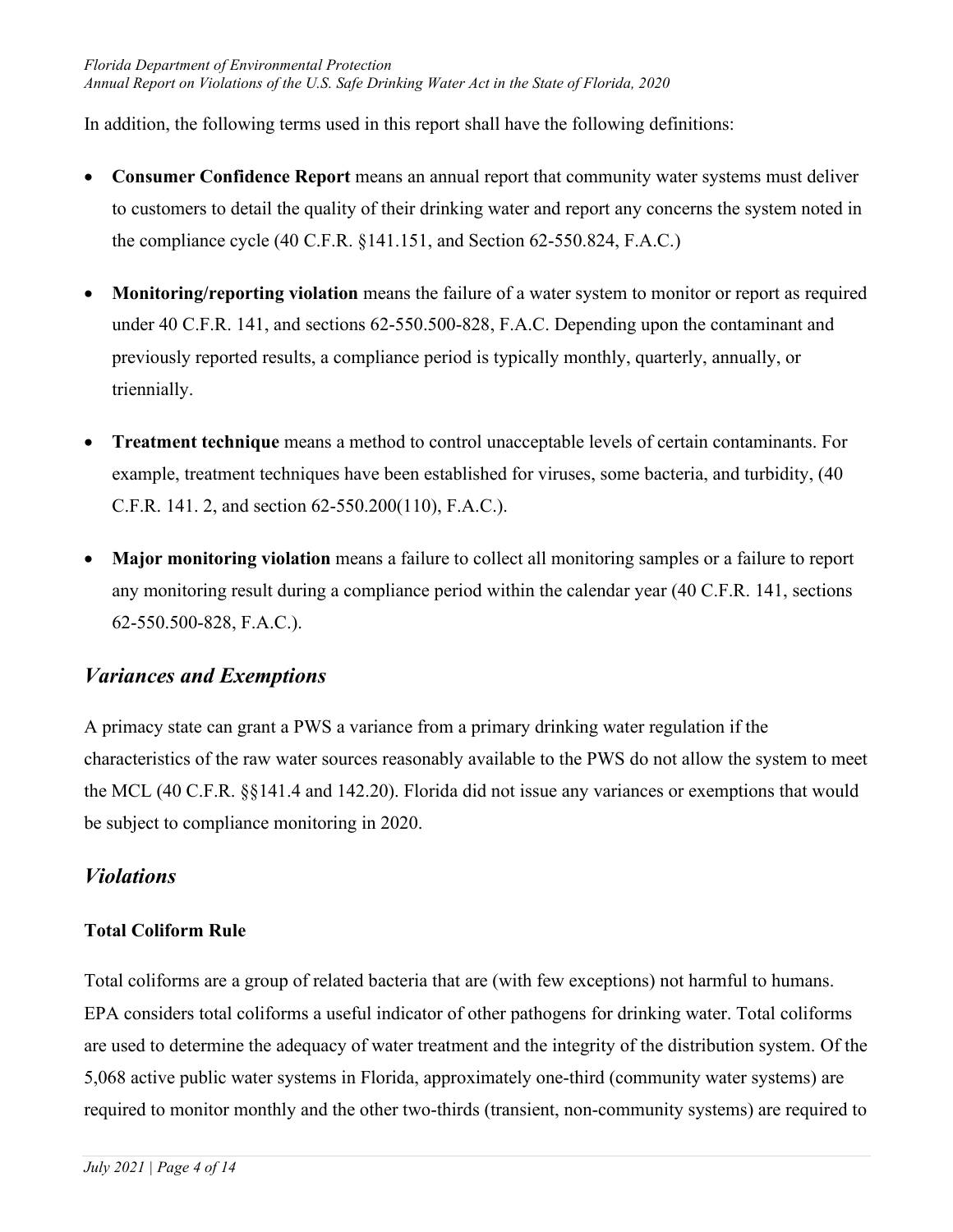#### *Florida Department of Environmental Protection Annual Report on Violations of the U.S. Safe Drinking Water Act in the State of Florida, 2020*

sample quarterly. The number of samples required varies from a low of two each quarter to 400 each month, depending upon population served. Non-community ground water systems that serve fewer than 1,000 persons are required to monitor quarterly instead of monthly; this can be reduced to annually or increased back to quarterly if conditions merit.

The Revised Total Coliform Rule (RTCR) went into effect on April 1, 2016. Under the RTCR, nonacute MCL violations are not issued; rather, systems that have treatment technique triggers are required to do a special assessment of their water systems to identify and correct the problems. Water systems that fail to conduct the special assessment for the treatment technique triggers are issued a treatment technique violation.

Treatment technique violations are assessed in cases where the water system fails to do the assessment and follow up with the corrective actions in a timely fashion.

Table 1 summarizes violations of the RTCR during 2020 in three categories: (1) acute MCL violations (presence of fecal coliform or E. coli); (2) major monitoring violations (failure to take any sample on time, or failure to take any necessary repeat samples); and (3) treatment technique violations. In 2020, less than 0.1% of public water systems in Florida had acute MCL violations, 11.5% had major monitoring violations, and 0.5% had treatment technique violations.

| <b>Total</b><br><b>Coliform</b><br>Rule<br><b>Violation</b><br><b>Type</b> | <b>MCL</b> | <b>Number</b><br>of MCL<br><b>Violations</b> | <b>Number of</b><br><b>Systems</b><br>with MCL<br><b>Violations</b> | <b>Number of</b><br><b>Major</b><br><b>Monitoring</b><br><b>Violations</b> | <b>Number of</b><br><b>Systems</b><br>with Major<br><b>Monitoring</b><br><b>Violations</b> | <b>Number of</b><br><b>Treatment</b><br>Technique<br><b>Violations</b><br>(RTCR) | <b>Number of</b><br><b>Systems</b><br>with<br><b>Treatment</b><br><b>Technique</b><br><b>Violations</b><br>(RTCR) |
|----------------------------------------------------------------------------|------------|----------------------------------------------|---------------------------------------------------------------------|----------------------------------------------------------------------------|--------------------------------------------------------------------------------------------|----------------------------------------------------------------------------------|-------------------------------------------------------------------------------------------------------------------|
| <b>Acute MCL</b><br>Violation                                              | Presence   | $\mathbf{1}$                                 | $\mathbf{1}$                                                        |                                                                            |                                                                                            |                                                                                  |                                                                                                                   |
| Major<br>Monitoring<br>Violation                                           |            |                                              |                                                                     | 728                                                                        | 582                                                                                        |                                                                                  |                                                                                                                   |
| Assessment<br>not completed<br>in 30 days                                  |            |                                              |                                                                     |                                                                            |                                                                                            | 27                                                                               | 23                                                                                                                |
| Corrections<br>not completed<br>in 30 days                                 |            |                                              |                                                                     |                                                                            |                                                                                            | $\mathbf{0}$                                                                     | $\mathbf{0}$                                                                                                      |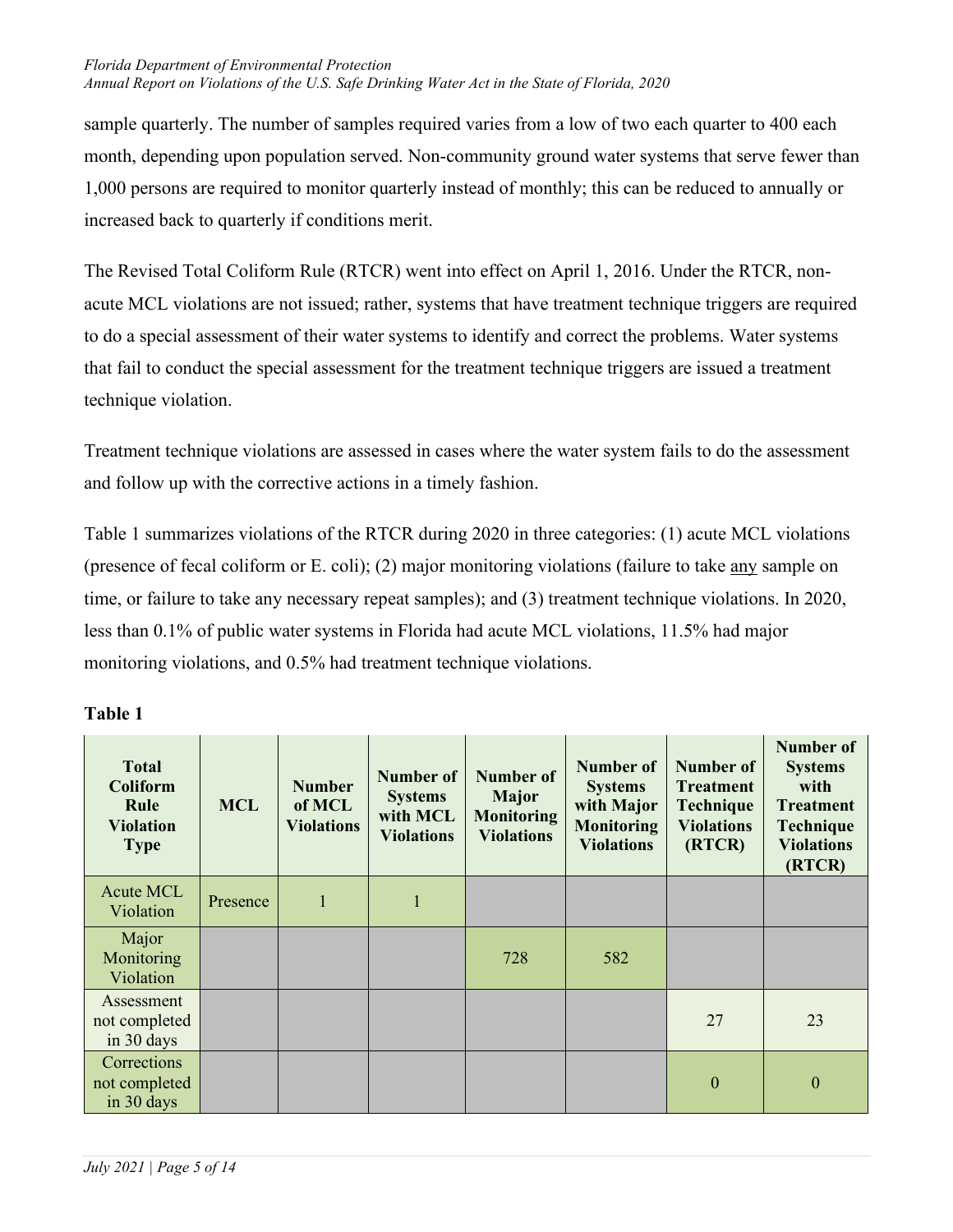#### <span id="page-8-0"></span>**Ground Water Rule**

Florida's Ground Water Rule, section 62-550.828, F.A.C., and 40 C.F.R. 141.400 – 405, Subpart S, establish a risk-targeted approach to identify ground water systems that are susceptible to fecal contamination. The occurrence of fecal indicators in a drinking water supply is an indication of the potential presence of microbial pathogens that may pose a threat to public health. The Ground Water Rule applies to all public water systems that use ground water (including consecutive systems), except for systems that combine all ground water with surface water or with ground water under the direct influence of surface water prior to treatment.

Table 2 summarizes violations of the Ground Water Rule during 2020 in two categories: (1) failure to collect routine water samples (assessment monitoring violations); and (2) failure to collect necessary repeat source water samples in response to a Total Coliform positive distribution sample or a Fecal Indicator positive source sample (triggered/additional monitoring violation). In 2020, approximately 90% of systems were in compliance with section 62-550.828, F.A.C., and 40 C.F.R. 141.400 – 405, Subpart S; 94.6% of the violations were the failure to collect routine water samples and 5.4% were triggered/additional monitoring violations.

| <b>Ground Water</b><br>Rule                            | <b>MCL</b> | Number of<br><b>Assessment</b><br><b>Monitoring</b><br><b>Violations</b> | Number of<br><b>Systems with</b><br><b>Assessment</b><br><b>Monitoring</b><br><b>Violations</b> | <b>Number of</b><br>Triggered/<br><b>Additional</b><br><b>Monitoring</b><br><b>Violations</b> | <b>Number of Systems with</b><br><b>Triggered/Additional</b><br><b>Monitoring Violations</b> |
|--------------------------------------------------------|------------|--------------------------------------------------------------------------|-------------------------------------------------------------------------------------------------|-----------------------------------------------------------------------------------------------|----------------------------------------------------------------------------------------------|
| Total Ground<br><b>Water Rule</b><br><b>Violations</b> | N/A        | 663                                                                      | 526                                                                                             | 38                                                                                            | 22                                                                                           |

| ۱nı<br>П<br>π<br>ı |
|--------------------|
|--------------------|

#### <span id="page-8-1"></span>**Surface Water Treatment**

Florida has 92 public water systems that draw water from surface water or ground water that is under the direct influence of surface water. Table 3 summarizes violations during 2020 in two categories: (1) treatment techniques; and (2) monitoring/reporting violations. One public water system in Florida had violations in these categories.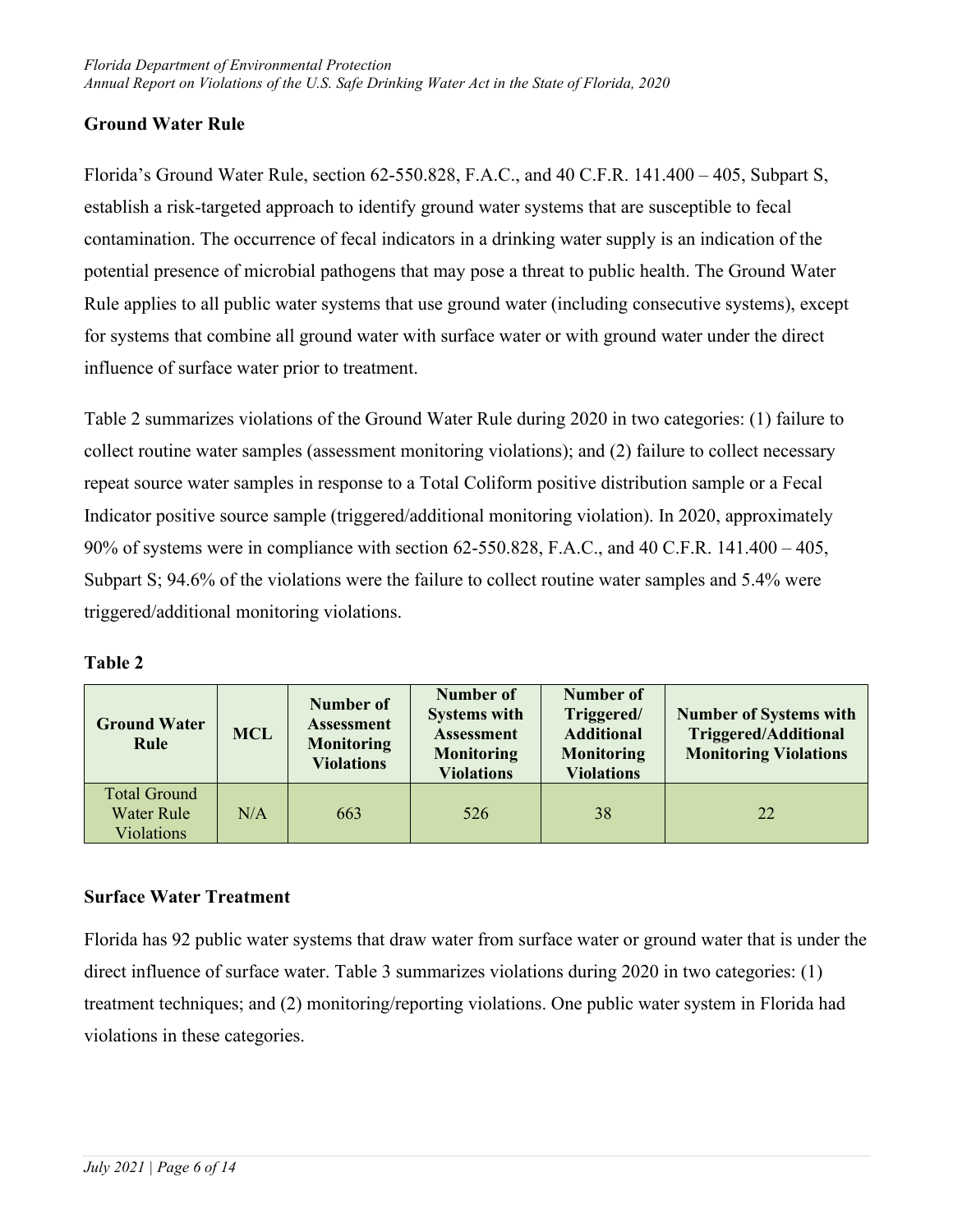| <b>Surface Water and Ground</b><br><b>Water Under Direct</b><br><b>Influence of Surface Water</b> | Number of<br><b>Treatment</b><br><b>Technique</b><br><b>Violations</b> | Number of<br><b>Systems with</b><br><b>Treatment</b><br><b>Technique</b><br><b>Violations</b> | Number of<br>Monitoring/<br><b>Reporting</b><br><b>Violations</b> | <b>Number of Systems</b><br>with<br><b>Monitoring/Reporting</b><br><b>Violations</b> |
|---------------------------------------------------------------------------------------------------|------------------------------------------------------------------------|-----------------------------------------------------------------------------------------------|-------------------------------------------------------------------|--------------------------------------------------------------------------------------|
| <b>Surface Water Treatment Rule</b>                                                               |                                                                        |                                                                                               |                                                                   |                                                                                      |

#### <span id="page-9-0"></span>**Inorganic Contaminants**

Inorganic contaminants are naturally occurring in some ground water and surface water, but can also be introduced to water through farming, chemical manufacturing, and other human activities. Inorganic contaminants are routinely monitored in public water systems that utilize ground water every three years, except nitrite/nitrate, which is monitored annually (section 62-550.512(1), F.A.C.). Community and non-transient systems are required to increase their nitrate/nitrite monitoring frequency to quarterly if they exceed one-half the MCL during routine monitoring (section 62-550.512(1)(a), F.A.C.). Noncommunity water systems must monitor quarterly if a sample is greater than one-half the MCL for nitrite or exceeds the MCL for nitrate (section 62-550.512(2), F.A.C.). For the remaining inorganics, quarterly monitoring is not required unless the MCL is exceeded (sections 62-550.513(1) and (2), F.A.C.). Surface water systems must monitor annually instead of every three years, and quarterly for nitrate/nitrite (sections 62-550.512(1) and 62-550.513(1), F.A.C.).

Table 4 summarizes violations in 2020 for the 16 inorganic contaminants that are required to be monitored in public water systems.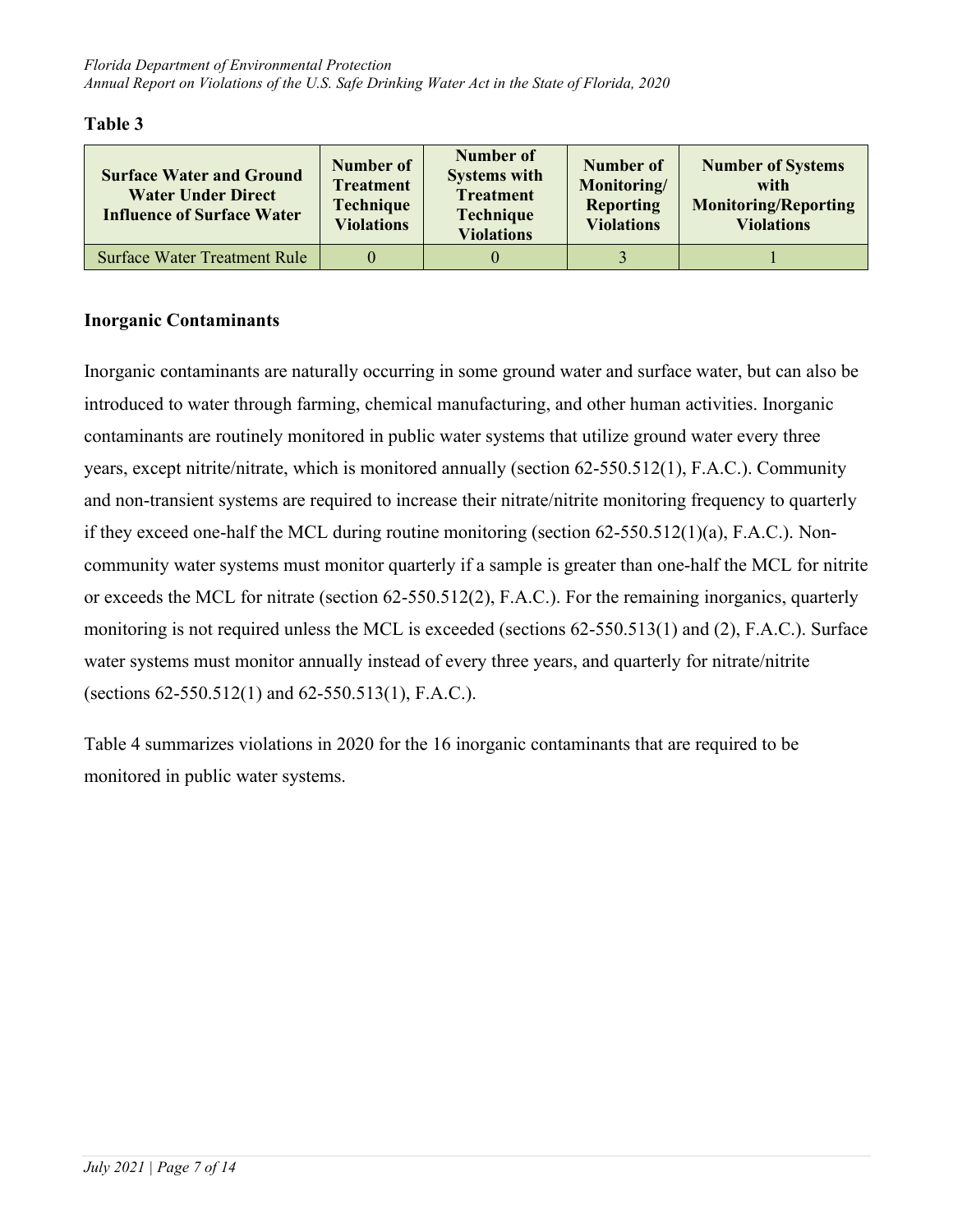| Inorganic<br><b>Contaminant</b><br><b>Identification</b><br><b>Number</b> | Contaminant<br><b>Name</b> | <b>MCL</b><br>(mg/L) | <b>Number</b><br>of MCL<br><b>Violations</b> | <b>Number of</b><br><b>Systems</b><br>with MCL<br><b>Violations</b> | <b>Number of</b><br>Monitoring/<br><b>Reporting</b><br><b>Violations</b> | <b>Number of Systems</b><br>with Monitoring/<br><b>Reporting</b><br><b>Violations</b> |
|---------------------------------------------------------------------------|----------------------------|----------------------|----------------------------------------------|---------------------------------------------------------------------|--------------------------------------------------------------------------|---------------------------------------------------------------------------------------|
| 1005                                                                      | Arsenic                    | 0.01                 | $\overline{3}$                               |                                                                     | 10                                                                       | 7                                                                                     |
| 1010                                                                      | <b>Barium</b>              | $\overline{2}$       | $\overline{0}$                               | $\mathbf{0}$                                                        | 8                                                                        | 5                                                                                     |
| 1015                                                                      | Cadmium                    | 0.005                | $\overline{0}$                               | $\mathbf{0}$                                                        | 8                                                                        | 5                                                                                     |
| 1020                                                                      | Chromium                   | 0.1                  | $\overline{0}$                               | $\mathbf{0}$                                                        | 9                                                                        | 6                                                                                     |
| 1024                                                                      | Cyanide                    | 0.2                  | $\overline{0}$                               | $\mathbf{0}$                                                        | 8                                                                        | 5                                                                                     |
| 1025                                                                      | Fluoride                   | $\overline{4}$       | $\overline{3}$                               | $\mathbf{1}$                                                        | 21                                                                       | 9                                                                                     |
| 1030                                                                      | Lead                       | 0.015                | $\boldsymbol{0}$                             | $\mathbf{0}$                                                        | 8                                                                        | 5                                                                                     |
| 1035                                                                      | Mercury                    | 0.002                | $\mathbf{0}$                                 | $\mathbf{0}$                                                        | 8                                                                        | 5                                                                                     |
| 1036                                                                      | Nickel                     | 0.1                  | $\overline{0}$                               | $\mathbf{0}$                                                        | 8                                                                        | 5                                                                                     |
| 1040                                                                      | Nitrate                    | 10                   | $\overline{4}$                               | $\overline{3}$                                                      | 182                                                                      | 164                                                                                   |
| 1041                                                                      | Nitrite                    |                      | $\overline{0}$                               | $\mathbf{0}$                                                        | 174                                                                      | 158                                                                                   |
| 1045                                                                      | Selenium                   | 0.05                 | $\mathbf{0}$                                 | $\mathbf{0}$                                                        | 10                                                                       | 7                                                                                     |
| 1074                                                                      | Antimony                   | 0.006                | $\overline{0}$                               | $\mathbf{0}$                                                        | 10                                                                       | $\overline{7}$                                                                        |
| 1075                                                                      | Beryllium                  | 0.004                | $\overline{0}$                               | $\mathbf{0}$                                                        | 8                                                                        | 5                                                                                     |
| 1085                                                                      | Thallium                   | 0.002                | $\overline{3}$                               | $\mathbf{1}$                                                        | 11                                                                       | $\overline{7}$                                                                        |
| 1094                                                                      | Asbestos                   | 7 MFL                | $\overline{0}$                               | $\overline{0}$                                                      | 55                                                                       | 18                                                                                    |

## <span id="page-10-0"></span>**Organic Contaminants**

Public water systems are required to monitor for two categories of organic contaminants: synthetic organic contaminants (SOCs) and volatile organic contaminants (VOCs). In most cases, the contaminants are monitored every three years, except when required to monitor more frequently due to detections or MCL exceedances (sections 62-550.515(3) and 62-550.516(4), F.A.C.).

Tables 5 and 6, respectively, summarize the violations in 2020 for the SOCs and VOCs that are required to be monitored in public water systems.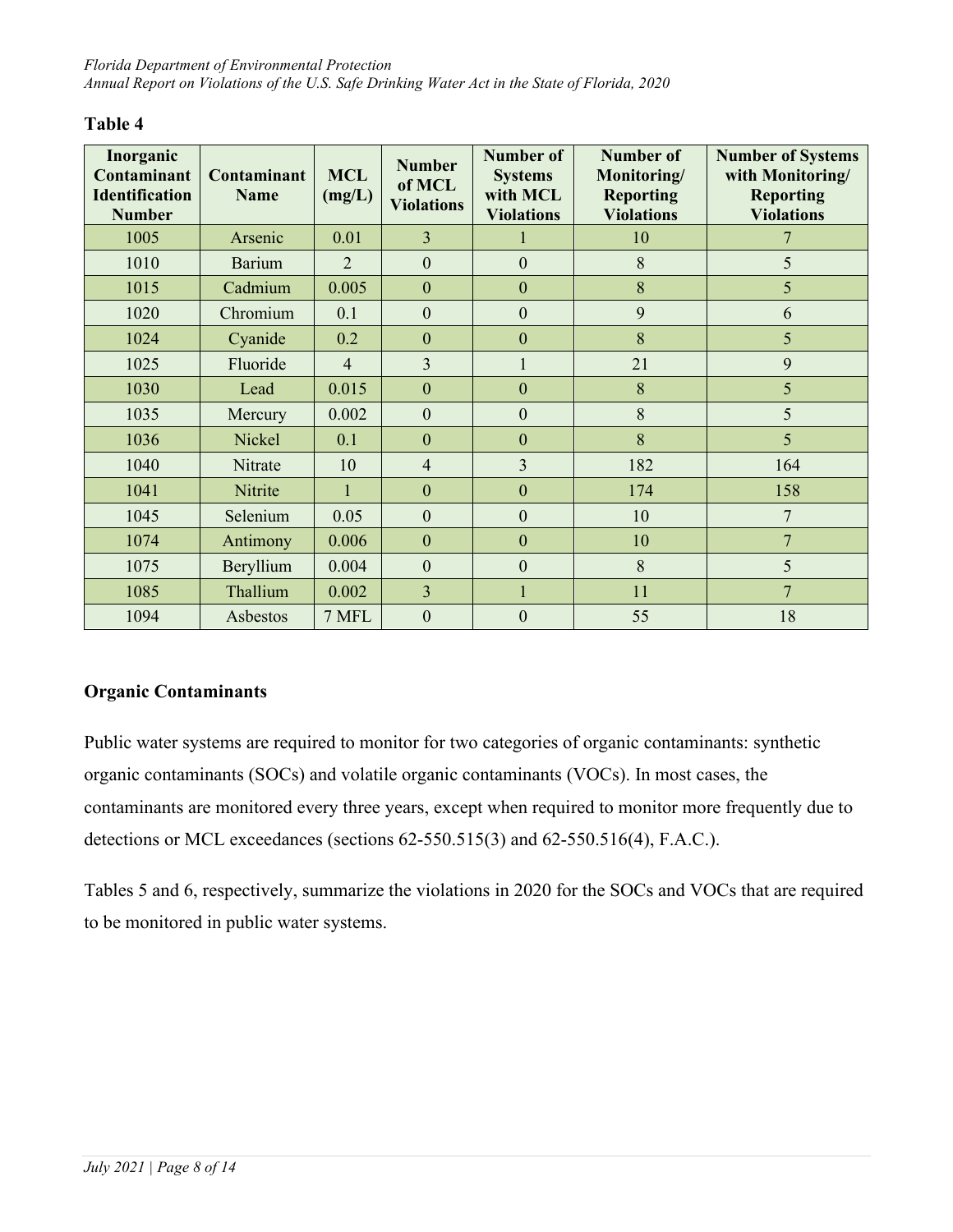| <b>SOC</b><br>ID No. | <b>Contaminant Name</b>             | <b>MCL</b><br>(mg/L) | <b>Number</b><br>of MCL<br><b>Violations</b> | <b>Number of</b><br><b>Systems</b><br>with MCL<br><b>Violations</b> | <b>Number of</b><br>Monitoring/<br><b>Reporting</b><br><b>Violations</b> | <b>Number of</b><br><b>Systems with</b><br>Monitoring/<br><b>Reporting</b><br><b>Violations</b> |
|----------------------|-------------------------------------|----------------------|----------------------------------------------|---------------------------------------------------------------------|--------------------------------------------------------------------------|-------------------------------------------------------------------------------------------------|
| 2005                 | Endrin                              | 0.002                | $\overline{0}$                               | $\overline{0}$                                                      | 56                                                                       | 32                                                                                              |
| 2010                 | Lindane                             | 0.0002               | $\mathbf{0}$                                 | $\overline{0}$                                                      | 56                                                                       | 32                                                                                              |
| 2015                 | Methoxychlor                        | 0.04                 | $\overline{0}$                               | $\overline{0}$                                                      | 56                                                                       | 32                                                                                              |
| 2020                 | Toxaphene                           | 0.003                | $\boldsymbol{0}$                             | $\boldsymbol{0}$                                                    | 53                                                                       | 31                                                                                              |
| 2031                 | Dalapon                             | 0.2                  | $\mathbf{0}$                                 | $\mathbf{0}$                                                        | 64                                                                       | 41                                                                                              |
| 2032                 | Diquat                              | 0.02                 | $\overline{0}$                               | $\overline{0}$                                                      | 53                                                                       | 32                                                                                              |
| 2033                 | Endothall                           | 0.1                  | $\mathbf{0}$                                 | $\mathbf{0}$                                                        | 53                                                                       | 31                                                                                              |
| 2034                 | Glyphosate                          | 0.7                  | $\mathbf{0}$                                 | $\mathbf{0}$                                                        | 54                                                                       | 32                                                                                              |
| 2035                 | Di(2-ethylhexyl)adipate             | 0.4                  | $\overline{0}$                               | $\mathbf{0}$                                                        | 55                                                                       | 32                                                                                              |
| 2036                 | Oxyamyl                             | 0.2                  | $\mathbf{0}$                                 | $\mathbf{0}$                                                        | 52                                                                       | 30                                                                                              |
| 2037                 | Simazine                            | 0.004                | $\mathbf{0}$                                 | $\overline{0}$                                                      | 56                                                                       | 32                                                                                              |
| 2039                 | Di(2-ethylhexyl)phthalate           | 0.006                | $\mathbf{0}$                                 | $\mathbf{0}$                                                        | 64                                                                       | 41                                                                                              |
| 2040                 | Picloram                            | 0.5                  | $\overline{0}$                               | $\mathbf{0}$                                                        | 52                                                                       | 30                                                                                              |
| 2041                 | Dinoseb                             | 0.007                | $\mathbf{0}$                                 | $\mathbf{0}$                                                        | 52                                                                       | 30                                                                                              |
| 2042                 | Hexachlorocyclopentadiene           | 0.05                 | $\overline{0}$                               | $\overline{0}$                                                      | 58                                                                       | 33                                                                                              |
| 2046                 | Carbofuran                          | 0.04                 | $\mathbf{0}$                                 | $\mathbf{0}$                                                        | 52                                                                       | 30                                                                                              |
| 2050                 | Atrazine                            | 0.003                | $\mathbf{0}$                                 | $\mathbf{0}$                                                        | 56                                                                       | 32                                                                                              |
| 2051                 | Alachlor/Lasso                      | 0.002                | $\mathbf{0}$                                 | $\overline{0}$                                                      | 56                                                                       | 32                                                                                              |
| 2065                 | Heptachlor                          | 0.0004               | $\mathbf{0}$                                 | $\mathbf{0}$                                                        | 56                                                                       | 32                                                                                              |
| 2067                 | Heptachlor epoxide                  | 0.0002               | $\overline{0}$                               | $\overline{0}$                                                      | 56                                                                       | 32                                                                                              |
| 2105                 | $2,4-D$                             | 0.07                 | $\mathbf{0}$                                 | $\mathbf{0}$                                                        | 52                                                                       | 30                                                                                              |
| 2110                 | $2,4,5$ -TP                         | 0.05                 | $\boldsymbol{0}$                             | $\mathbf{0}$                                                        | 52                                                                       | 30                                                                                              |
| 2274                 | Hexachlorobenzene                   | 0.001                | $\mathbf{0}$                                 | $\mathbf{0}$                                                        | 56                                                                       | 32                                                                                              |
| 2306                 | Benzo(a)pyrene                      | 0.0002               | $\boldsymbol{0}$                             | $\boldsymbol{0}$                                                    | 56                                                                       | 32                                                                                              |
| 2326                 | Pentachlorophenol                   | 0.001                | $\overline{3}$                               | 1                                                                   | 55                                                                       | 32                                                                                              |
| 2383                 | Polychlorinated biphenyls<br>(PCBs) | 0.0005               | $\boldsymbol{0}$                             | $\boldsymbol{0}$                                                    | 53                                                                       | 31                                                                                              |
| 2931                 | $1,2$ -DiBromo-3-<br>Chloropropane  | 0.0002               | $\boldsymbol{0}$                             | $\boldsymbol{0}$                                                    | 52                                                                       | 30                                                                                              |
| 2946                 | <b>Ethylene Dibromide</b>           | 0.00005              | $\boldsymbol{0}$                             | $\boldsymbol{0}$                                                    | 52                                                                       | 30                                                                                              |
| 2959                 | Chlordane                           | 0.002                | $\boldsymbol{0}$                             | $\mathbf{0}$                                                        | 56                                                                       | 33                                                                                              |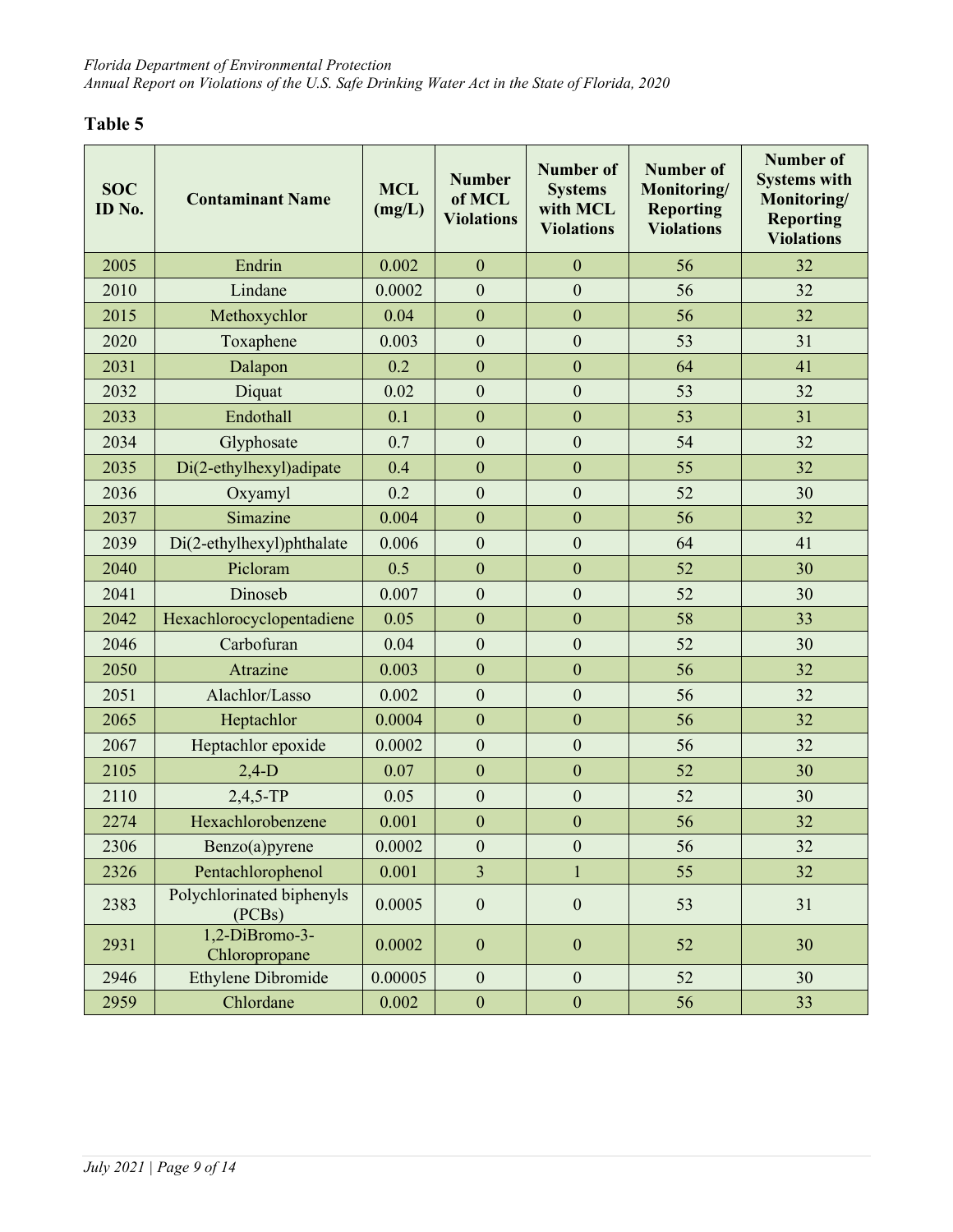| <b>VOC</b><br>ID No. | <b>Contaminant Name</b>           | <b>MCL</b><br>(mg/L) | <b>Number</b><br>of MCL<br><b>Violations</b> | <b>Number of</b><br><b>Systems</b><br>with MCL<br><b>Violations</b> | <b>Number of</b><br>Monitoring/<br><b>Reporting</b><br><b>Violations</b> | <b>Number of</b><br><b>Systems with</b><br>Monitoring/<br><b>Reporting</b><br><b>Violations</b> |
|----------------------|-----------------------------------|----------------------|----------------------------------------------|---------------------------------------------------------------------|--------------------------------------------------------------------------|-------------------------------------------------------------------------------------------------|
| 2378                 | $1,2,4-$<br>Trichlorobenzene      | 0.07                 | $\mathbf{0}$                                 | $\mathbf{0}$                                                        | 20                                                                       | 14                                                                                              |
| 2380                 | $Cis-1,2$ -<br>Dichloroethylene   | 0.07                 | $\mathbf{0}$                                 | $\boldsymbol{0}$                                                    | 20                                                                       | 14                                                                                              |
| 2955                 | Xylenes (total)                   | 10                   | $\overline{0}$                               | $\overline{0}$                                                      | 33                                                                       | 26                                                                                              |
| 2964                 | Dichloromethane                   | 0.005                | $\overline{0}$                               | $\mathbf{0}$                                                        | 25                                                                       | 19                                                                                              |
| 2968                 | o-Dichlorobenzene                 | 0.6                  | $\overline{0}$                               | $\overline{0}$                                                      | 19                                                                       | 13                                                                                              |
| 2969                 | p-Dichlorobenzene                 | 0.075                | $\overline{0}$                               | $\mathbf{0}$                                                        | 20                                                                       | 14                                                                                              |
| 2976                 | Vinyl Chloride                    | 0.002                | $\overline{0}$                               | $\overline{0}$                                                      | 19                                                                       | 13                                                                                              |
| 2977                 | 1,1-Dichloroethylene              | 0.007                | $\overline{0}$                               | $\mathbf{0}$                                                        | 19                                                                       | 13                                                                                              |
| 2979                 | Trans- $1,2$ -<br>Dichoroethylene | 0.1                  | $\overline{0}$                               | $\mathbf{0}$                                                        | 19                                                                       | 13                                                                                              |
| 2980                 | 1,2-Dichloroethane                | 0.005                | $\overline{0}$                               | $\theta$                                                            | 20                                                                       | 14                                                                                              |
| 2981                 | 1,1,1-Trichloroethane             | 0.2                  | $\overline{0}$                               | $\mathbf{0}$                                                        | 19                                                                       | 13                                                                                              |
| 2982                 | Carbon Tetrachloride              | 0.005                | $\overline{0}$                               | $\overline{0}$                                                      | 22                                                                       | 15                                                                                              |
| 2983                 | 1,2-Dichloropropane               | 0.005                | $\mathbf{0}$                                 | $\mathbf{0}$                                                        | 19                                                                       | 13                                                                                              |
| 2984                 | Trichloroethylene                 | 0.005                | $\overline{0}$                               | $\overline{0}$                                                      | 19                                                                       | 13                                                                                              |
| 2985                 | 1,1,2-Trichloroethane             | 0.005                | $\overline{0}$                               | $\overline{0}$                                                      | 19                                                                       | 13                                                                                              |
| 2987                 | Tetrachloroethylene               | 0.005                | $\overline{0}$                               | $\overline{0}$                                                      | 19                                                                       | 13                                                                                              |
| 2989                 | Chlorobenzene                     | 0.1                  | $\overline{0}$                               | $\overline{0}$                                                      | 19                                                                       | 13                                                                                              |
| 2990                 | Benzene                           | 0.005                | $\overline{0}$                               | $\overline{0}$                                                      | 19                                                                       | 13                                                                                              |
| 2991                 | Toluene                           | $\mathbf{1}$         | $\overline{0}$                               | $\overline{0}$                                                      | 25                                                                       | 18                                                                                              |
| 2992                 | Ethylbenzene                      | 0.7                  | $\overline{0}$                               | $\overline{0}$                                                      | 21                                                                       | 15                                                                                              |
| 2996                 | Styrene                           | 0.1                  | $\mathbf{0}$                                 | $\mathbf{0}$                                                        | 20                                                                       | 14                                                                                              |

#### **Radionuclide Contaminants**

Radioactive particles can be naturally-occurring in ground water and surface water but can also be introduced to water through human activities. Public water systems in Florida are required to monitor for radionuclides every three or six years (section 62-550.519, F.A.C.).

Effective January 1, 2016, non-transient, non-community water systems are also required to monitor radiological contaminants under Florida law, unless previous sample results have permitted the system to waive radiological monitoring entirely.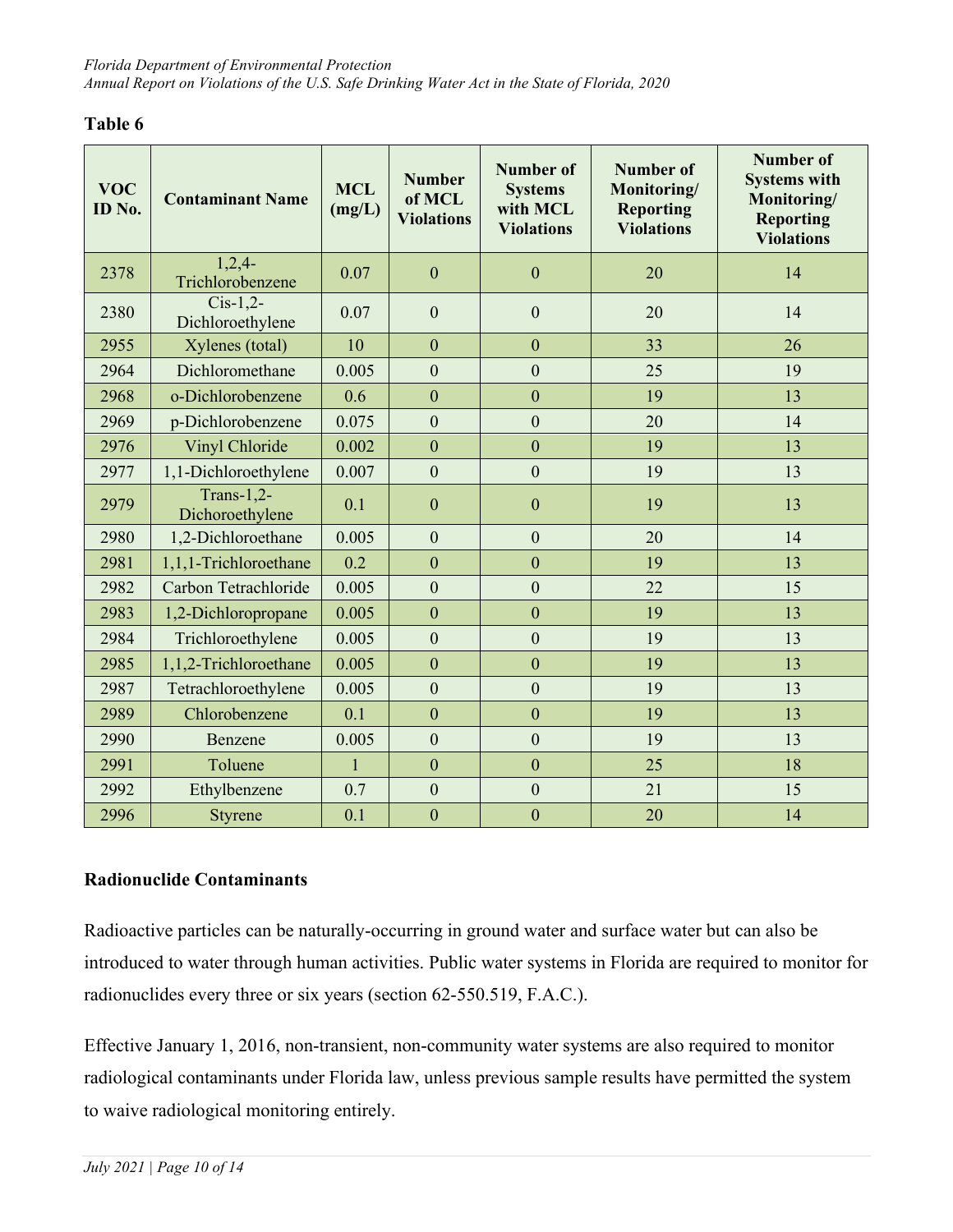In 2020, Florida had a radiological contaminant compliance rate of approximately 99%; less than 0.1% of public water systems had violations of the gross alpha MCL, none had violations of the uranium MCL, and 0.1% had violations of the combined radium MCL.

Table 7 summarizes violations during 2020 for the radionuclides that must be monitored in public water systems.

| <b>Radionuclides</b><br>ID | <b>Contaminant</b><br><b>Name</b>          | <b>MCL</b><br>(pCi/L) | <b>Number</b><br>of MCL<br><b>Violations</b> | Number of<br><b>Systems</b><br>with MCL<br><b>Violations</b> | Number of<br>Monitoring/<br><b>Reporting</b><br><b>Violations</b> | <b>Number of</b><br><b>Systems with</b><br>Monitoring/<br><b>Reporting</b><br><b>Violations</b> |
|----------------------------|--------------------------------------------|-----------------------|----------------------------------------------|--------------------------------------------------------------|-------------------------------------------------------------------|-------------------------------------------------------------------------------------------------|
| 4000                       | Gross Alpha,<br>Excl. Radon<br>$&$ Uranium | 15                    | $\overline{4}$                               | $\overline{2}$                                               | 30                                                                | 21                                                                                              |
| 4006                       | Uranium                                    | 30                    | $\theta$                                     | $\boldsymbol{0}$                                             | 26                                                                | 19                                                                                              |
| 4010                       | Combined<br>Radium<br>$(226 \& 228)$       | 5                     | 9                                            | $\overline{4}$                                               | $\theta$                                                          | $\mathbf{0}$                                                                                    |

## **Table 7**

# <span id="page-13-0"></span>**Disinfection By-products**

Public water systems are required to kill or inactivate pathogenic organisms in water by use of chemical oxidants or equivalent agents. By-products of disinfection occur in water as a result of organic matter reacting with the disinfection chemicals (for example, chlorine) present in drinking water. Public water systems monitor disinfection by-products (DBPs) either annually or quarterly, depending upon source, size of population, and/or previous results (sections 62-550.821 and 62-550.822, F.A.C.). Systems are also required to report a monthly disinfection residual, and systems using ozone for disinfection must also monitor for bromate (section 62-550.821(9)(b), F.A.C.).

In 2020, Florida had a 98.8% compliance rate for disinfection by-products; 0.6% of public water systems in Florida had violations for the haloacetic acids MCL, and 1.1% had violations for the total trihalomethanes MCL; 2% of public water systems had monitoring/reporting violations for one or both of these parameters.

Table 8 summarizes violations during 2020 for the disinfection by-products that are required to be monitored by public water systems.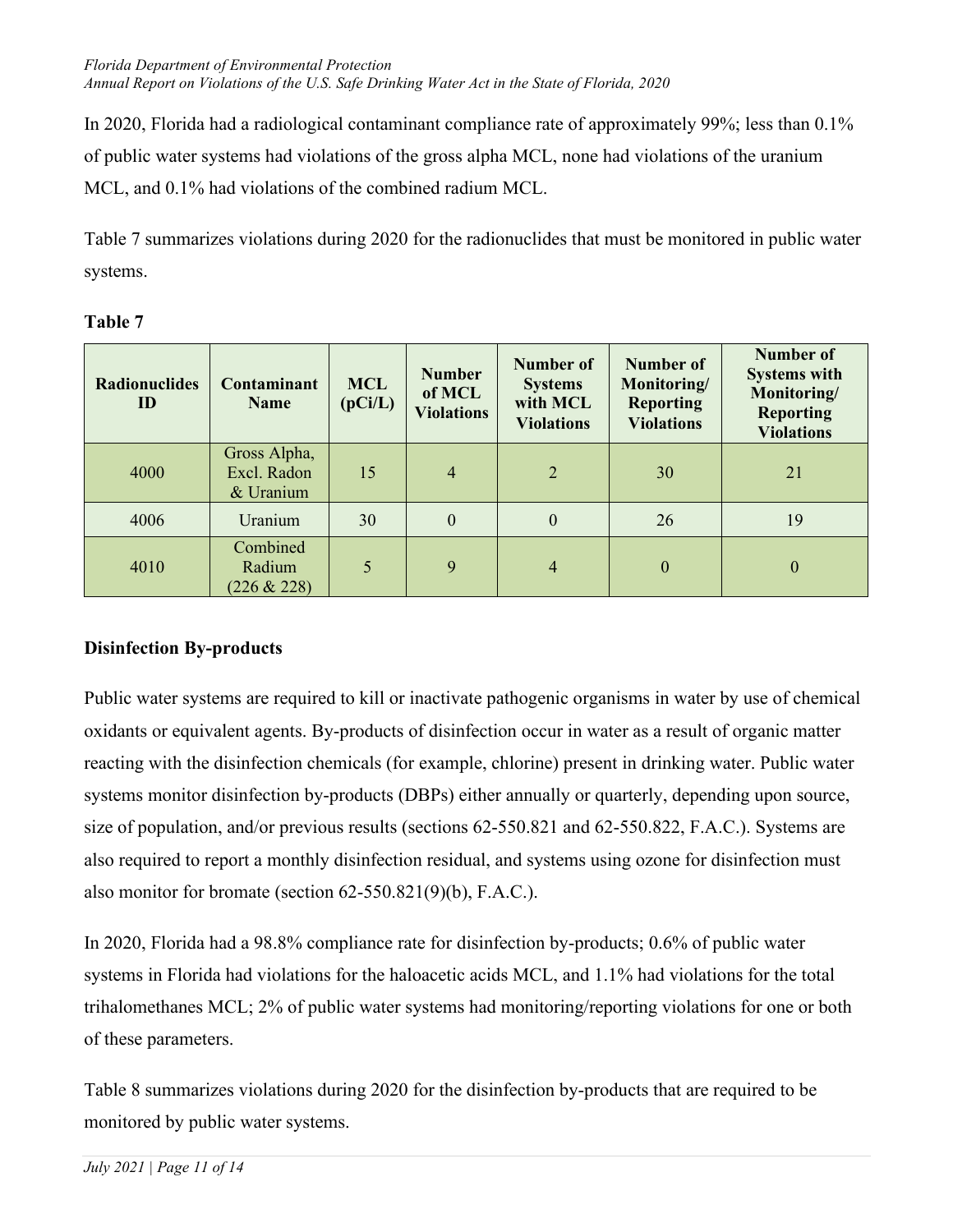| <b>DBP ID</b> | <b>Contaminant Name</b>              | <b>MCL</b><br>(mg/L) | Number of<br><b>MCL</b><br><b>Violations</b> | <b>Number of</b><br><b>Systems</b><br>with MCL<br><b>Violations</b> | <b>Number of</b><br>Monitoring/<br><b>Reporting</b><br><b>Violations</b> | <b>Number of</b><br><b>Systems with</b><br>Monitoring/<br><b>Reporting</b><br><b>Violations</b> |
|---------------|--------------------------------------|----------------------|----------------------------------------------|---------------------------------------------------------------------|--------------------------------------------------------------------------|-------------------------------------------------------------------------------------------------|
| 2456          | Haloacetic Acids (Five)<br>HAA5      | 0.06                 | 77                                           | 28                                                                  | 165                                                                      | 99                                                                                              |
| 2950          | <b>Total Trihalomethanes</b><br>TTHM | 0.08                 | 169                                          | 56                                                                  | 164                                                                      | 98                                                                                              |

#### <span id="page-14-0"></span>**Lead and Copper**

Lead and copper can be a source contaminant and can enter drinking water through interactions with distribution system and plumbing materials. Lead and copper monitoring requirements are set forth in section 62-550.800, F.A.C. Table 9 summarizes the following categories of violations in 2020: (1) failure of a new public water system to conduct initial monitoring for lead and copper; (2) failure of an existing system to conduct routine monitoring; (3) failure to take corrective measures if there was an Action Level Exceedance; and (4) failure to provide information to the public on steps that can be taken to protect health. In 2020, Florida had a 98% compliance rate for LCR; four public water systems in Florida had violations for initial LCR monitoring, 1.6% had violations for follow-up or routine LCR monitoring, and nine water systems in Florida had violations for failure to take corrective action or to provide public education.

| <b>Lead and Copper (LCR)</b>             | <b>Number of Violations</b> | <b>Number of Systems with</b><br><b>Violations</b> |
|------------------------------------------|-----------------------------|----------------------------------------------------|
| Initial LCR Monitoring                   |                             |                                                    |
| Follow Up or Routine LCR Monitoring      |                             |                                                    |
| <b>Failure to Take Corrective Action</b> |                             |                                                    |
| Failure to Provide Public Education      |                             |                                                    |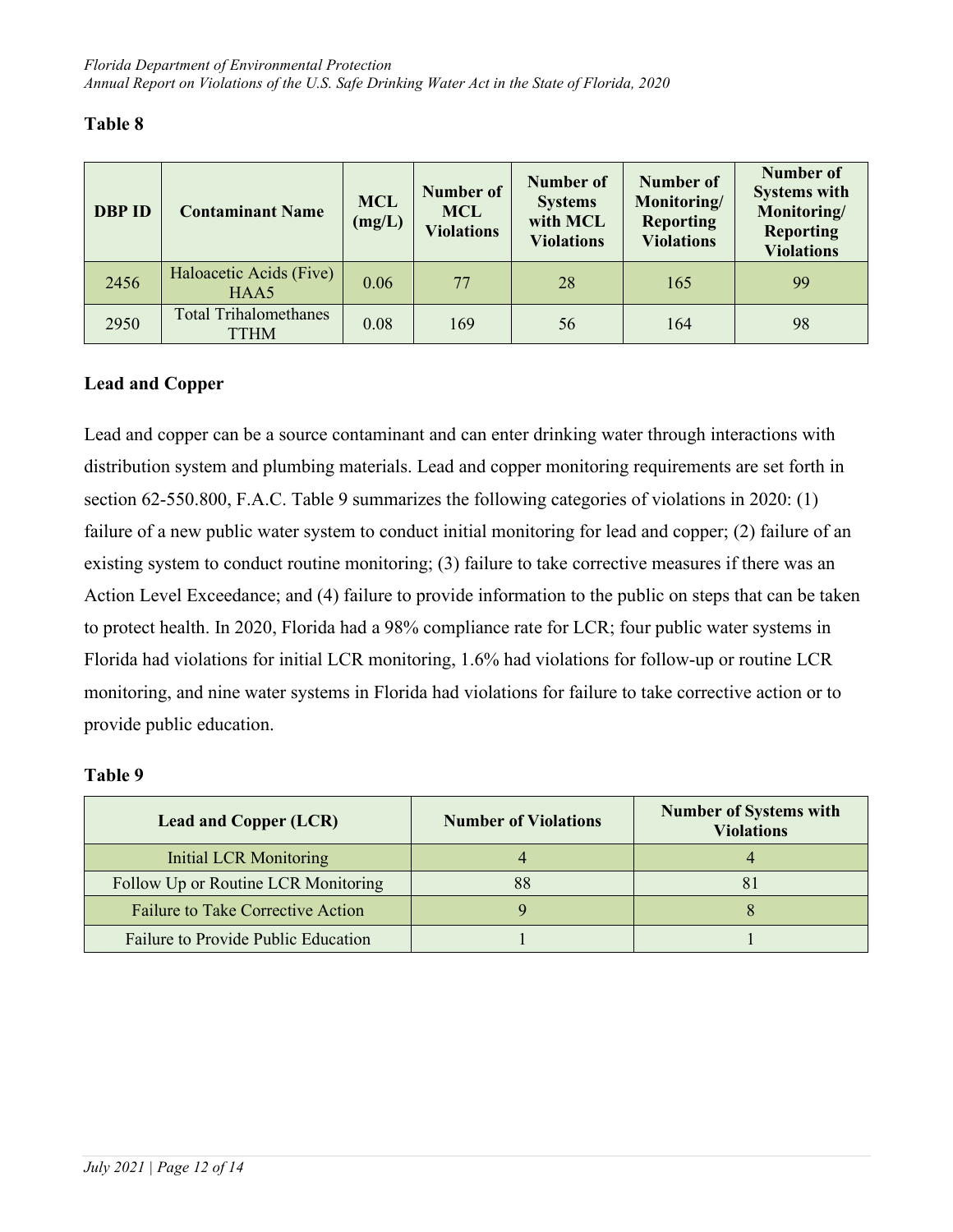## <span id="page-15-0"></span>**Consumer Confidence Reports**

Every community water system is required to deliver to its customers a Consumer Confidence Report (section 62-550.824, F.A.C.). For 2020, of the 1,607 community water systems in Florida, three active public water systems failed to submit a Consumer Confidence Report, and 30 were in violation for late or insufficient reporting.

#### <span id="page-15-1"></span>**Public Notice**

Public water systems are required to notify consumers of all violations (section 62-560.410, F.A.C.). In 2020, there was a total of 10 public notice violations in Florida, and eight public water systems had public notice violations.

## <span id="page-15-2"></span>*Summary*

Florida is committed to ensuring all residents receive safe drinking water and facilities are in compliance with state and federal laws. The vast majority of the compliance issues reported in 2020 were administrative (timely submittal of monitoring and reporting paperwork), and not health-based or related to water quality. Where there is an exceedance of a drinking water standard, facilities are required to increase monitoring frequencies to verify the results, and to follow up with corrective actions as needed. In all cases, DEP closely monitors the subsequent results and actions to ensure the system returns to compliance.

Tables 10 and 11 summarize the 2020 violation information presented in this report.

| <b>2020 Systems / Violation Summary</b>                | <b>Number</b> |
|--------------------------------------------------------|---------------|
| <b>Total Active Public Water Systems</b>               | 5,068         |
| Total Public Water Systems with at least one Violation | 1,410         |
| <b>Total Violations</b>                                | 5,928         |